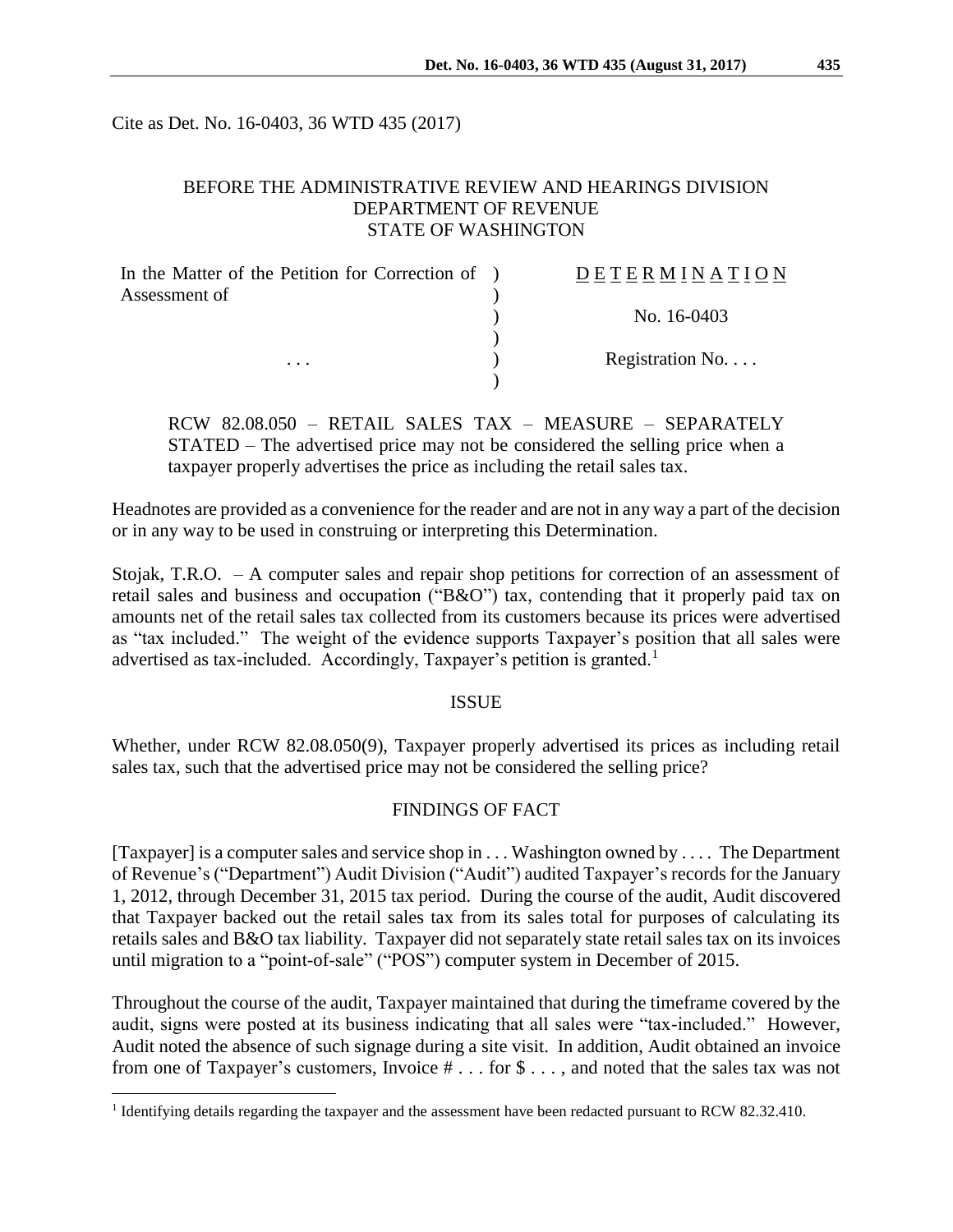separately stated. Audit further noted that a copy of the same invoice received from Taxpayer during the audit did separately state the retail sales tax. Based on this observation, Audit concluded that Taxpayer generated the invoice during the audit process.<sup>2</sup> Ultimately, Audit concluded that Taxpayer failed to separately state the retails sales tax on its invoices as required under RCW 82.08.080(1) and WAC 458-20-107 ("Rule 107"). Accordingly, on August 3, 2016, Audit issued Taxpayer an assessment totaling  $\$\dots$ , which included  $\$\dots$  in retail sales tax,  $\$\dots$  in retailing B&O tax, \$... in use tax,<sup>3</sup> and \$... in interest for the period of January 1, 2012, through December 31, 2015.

Taxpayer timely submitted a Petition for Correction ("Petition") under RCW 82.32.160. Taxpayer's Petition claims that it advertised its prices during the audit period, as "tax-included." Taxpayer submitted copies of advertisements for its business posted to Craigslist from January 2012 through November 2014. A date is not indicated on the Craigslist advertisements other than a date handwritten by Taxpayer for purposes of the Petition. Taxpayer also submitted a . . . specification sheet for an Acer Aspire laptop, which states that the sales price is inclusive of tax. The sheet does not indicate a date, but Taxpayer contends it was issued on November 28, 2011. Taxpayer's Petition also offered an explanation for the lack of "tax included" signage at its store, at the time of the auditor's [subsequent] site visit. Taxpayer explained that its method of "backing out the taxes" ended with the implementation of the POS computer system, and that therefore, the signs advertising "tax-included" sales were removed upon its implementation.

On October 11, 2016, Taxpayer wrote a letter to the Administrative Hearings and Review Division and provided further documentation to support its position. Taxpayer provided letters from six of its regular customers during the audit period. The letters attest to the fact that Taxpayer prominently advertised sales as tax-included, via signs posted at the business. The letters also attest that Taxpayer verbally informed customers that all sales were tax included. Taxpayer also provided a printout from its Craigslist account, which includes a column for items advertised on Craigslist with a corresponding column that reflects a date, which at least ostensibly, is the date the advertisement was published.<sup>4</sup> The dates listed correspond to the handwritten dates reflected on the Craigslist postings, included with Taxpayer's Petition, that advertise prices as "taxincluded."

In addition to this documentation, Taxpayer offered an explanation pertaining to the seeming inconsistency noted by Audit, in regards to invoice # . . . . Taxpayer explained that the reason the invoice provided to Audit separately stated the retail sales tax when the original copy from the customer did not, was due to the fact that the invoice was specifically recreated on January 5, 2016, upon request by the customer for the specific purpose of showing that the sales tax had been paid. (The customer was undergoing its own audit at that time, according to Taxpayer.)

 $\overline{a}$ 

<sup>2</sup> The relevancy of this observation to Audit's findings in this case is unclear. It does not appear that Taxpayer claimed during the audit process, that the sales tax was separately stated on its invoices during the audit period. Instead, Taxpayer simply maintained that its prices were advertised as tax included. However, it appears . . . that Audit may have considered this observation in assessing Taxpayer's credibility.

<sup>3</sup> Taxpayer does not dispute the use tax included in the assessment.

<sup>4</sup> From the printout of the Craigslist account page provided by Taxpayer, the heading to the various columns is not visible. However, that the column with chronological dates represents the "published date" is the most logical conclusion to be drawn from viewing the printout.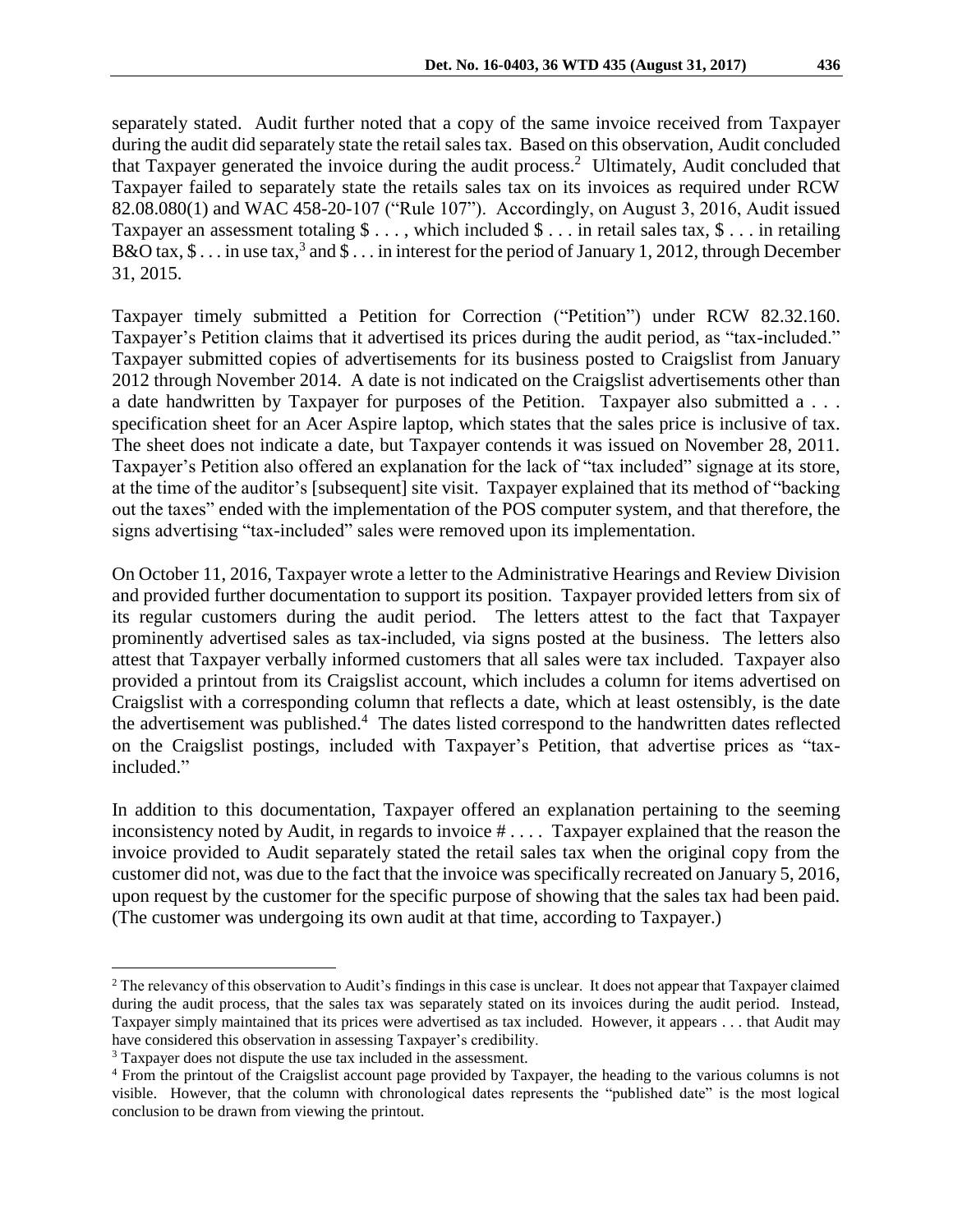A hearing was held on this matter on November 17, 2016. At the hearing, Taxpayer reiterated all of the points made in the Petition. Overall, Taxpayer provided credible testimony during the hearing, that its sales were advertised as "tax included" during the time frame covered by the audit.

## ANALYSIS

Washington imposes retail sales tax on each retail sale in this state. RCW 82.08.020. The retail seller is required to collect retail sales tax from the buyer and remit it to the department. RCW 82.08.050(1). Once collected, the retail sales tax "is deemed to be held in trust by the seller until paid to the department." RCW 82.08.050(2). The tax is levied on the "selling price" of each retail sales. RCW 82.08.010(1).

RCW 82.08.050(9) governs when the retail sales tax collected by the seller is properly excluded from the total "selling price" for purposes of computing retail sales tax liability. It states:

[T]he tax required by this chapter to be collected by the seller must be stated separately from the selling price in any sales invoice or other instrument of sale . . . Except as otherwise provided in this subsection, for purposes of determining the tax due from the buyer to the seller and from the seller to the department it must be conclusively presumed that the selling price quoted in any price list, sales document, contract or other agreement between the parties does not include the tax imposed by this chapter. But if the seller advertises the price as including the tax or that the seller is paying the tax, the advertised price may not be considered the selling price.

RCW 82.08.050(9) (emphasis supplied). On the matter of the taxability of an advertised taxincluded selling price, the Court of Appeals [has held:]

[T]he plain language of former RCW 82.08.050 mandates that when the seller advertises that the price includes the tax, the Department may not consider the advertised price to be the selling price.

[Dep't of Revenue v. Bi-Mor, Inc., 171 Wn. App. 197, 207, 286 P.3d 417, 433 (2012).<sup>5</sup>] RCW 82.08.050 creates a conclusive presumption that "the selling price quoted in any price list, sales document, contract or other agreement between the parties does not include the tax imposed by this chapter. . . ." However, the statute allows taxpayers to rebut the presumption with proof that

 $\overline{a}$ 

RC W 82.08.050 (2001). This version of the statute did not change in any significant respect until January 1, 2010, when the statute was amended to read in the manner quoted in the text above. *See* RCW 82.08.050(9).

<sup>&</sup>lt;sup>5</sup> The Court of Appeals, in *Bi-Mor*, was interpreting the 2001 version of RCW 82.08.050, which read as follows:

The tax required by this chapter to be collected by the seller shall be stated separately from the selling price in any sales invoice or other instrument of sale. On all retail sales through vending machines, the tax need not be stated separately from the selling price or collected separately from the buyer. For purposes of determining the tax due from the buyer to the seller and from the seller to the department it shall be conclusively presumed that the selling price quoted in any price list, sales document, contract or other agreement between the parties does not include the tax imposed by this chapter, but if the seller advertises the price as including the tax or that the seller is paying the tax, the advertised price shall not be considered the selling price.